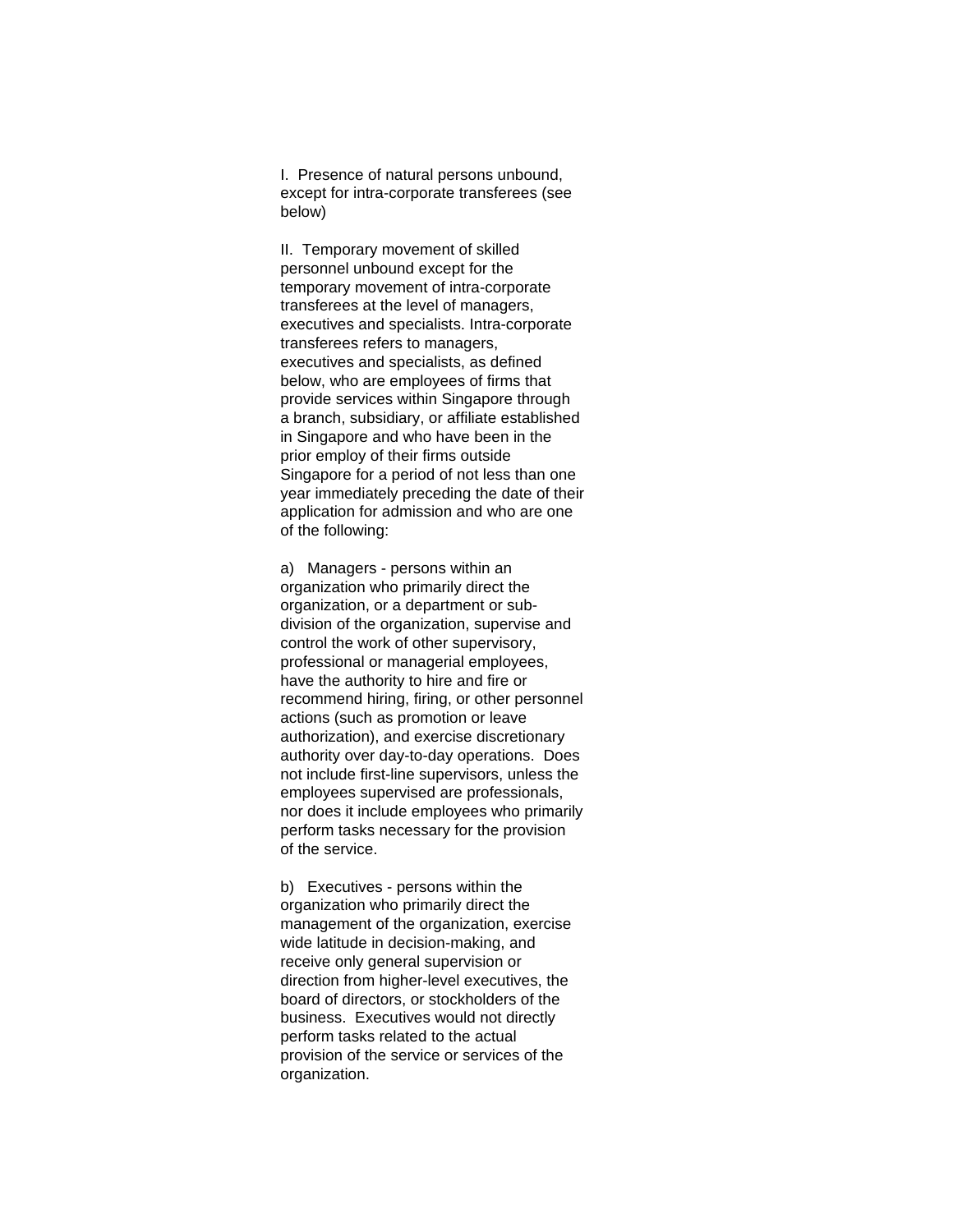c) Specialists - persons within an organization who possess knowledge at an advanced level of expertise and who possess proprietary knowledge of the organization's service, research equipment, techniques, or management. (Specialists may include, but are not limited to, members of licensed professions).

Entry for these intra-corporate transferees is limited to a three year period that may be extended for up to two additional years for a total term not to exceed five years

IV. Specific commitments in market access in any sector or subsector, through any mode of delivery, shall not be construed to override the limitations established in the financial services sector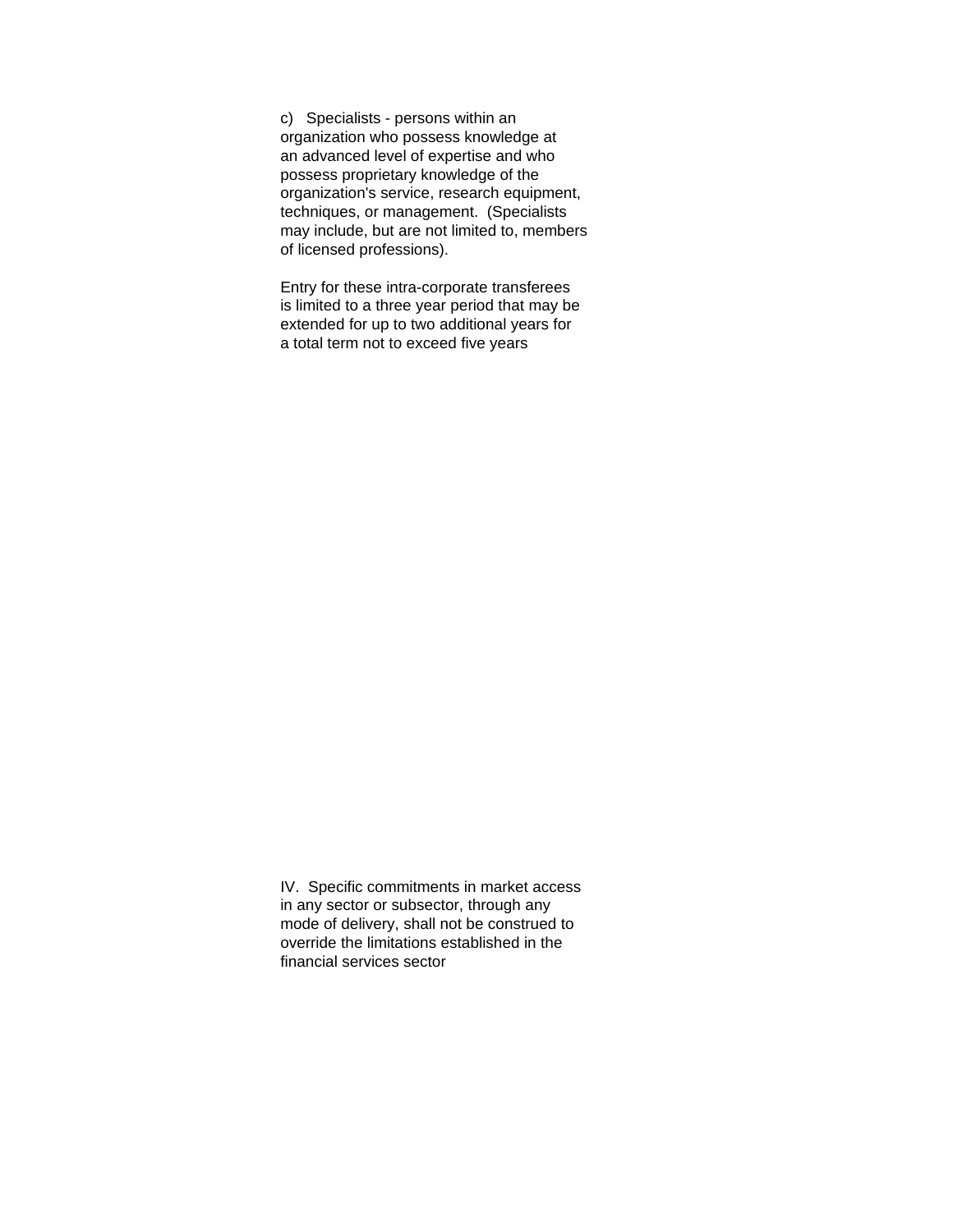I. Unbound

II. Unbound